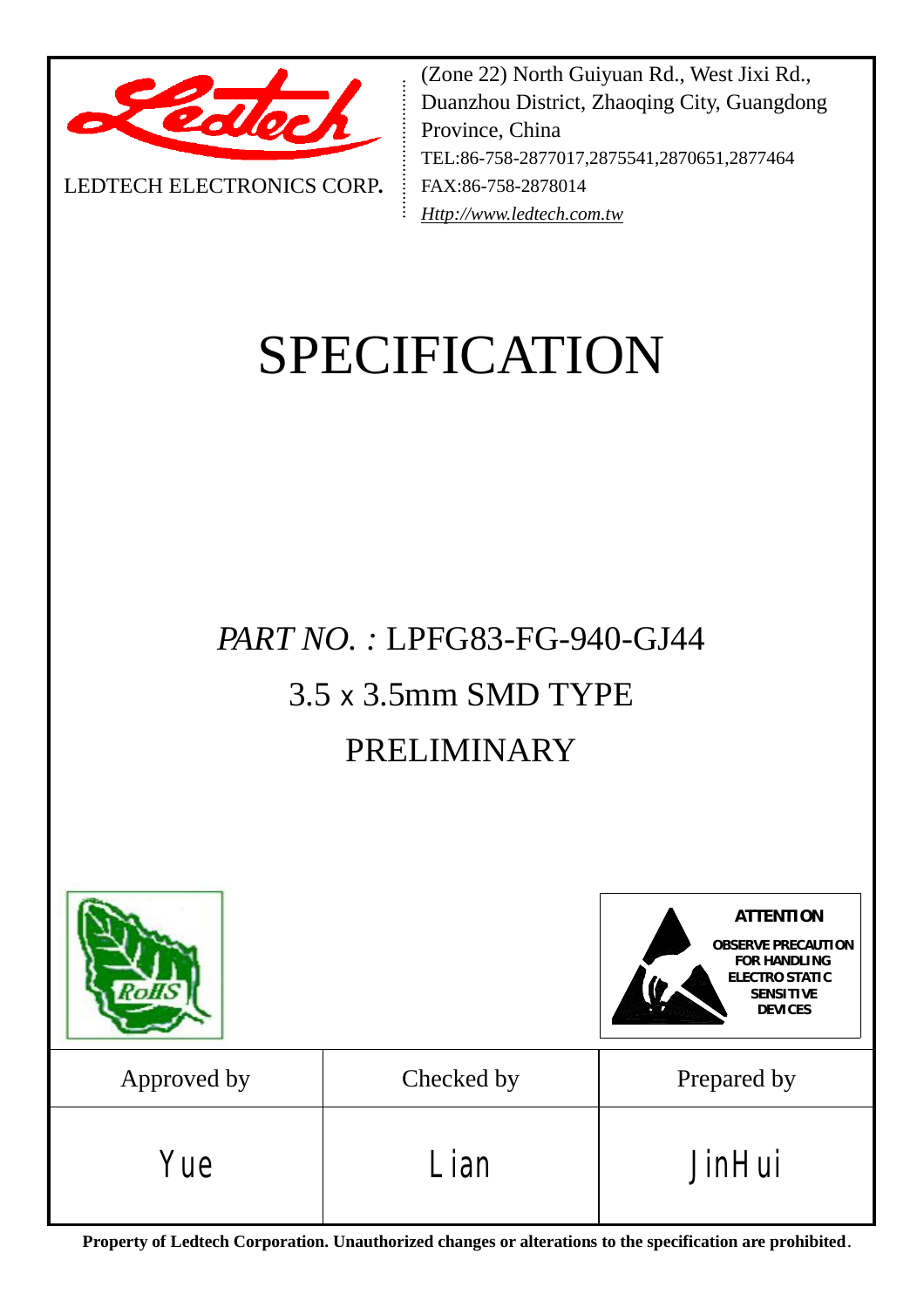

LPFG83-FG-940-GJ44 3.5 x 3.5mm SMD TYPE

 $0.5$ 

# **Package Dimensions**





 $\frac{3.4}{2.4}$ 

 $\overline{1.4}$ 

注: 带孔边为正极。

 $3.5$ 

# **Description**

|                    | LED Chip    |                       |             |
|--------------------|-------------|-----------------------|-------------|
| Part No.           | Material    | <b>Emitting Color</b> | Lens Color  |
| LPFG83-FG-940-GJ44 | AlGaAs/GaAs | <b>Infrared</b>       | Water clear |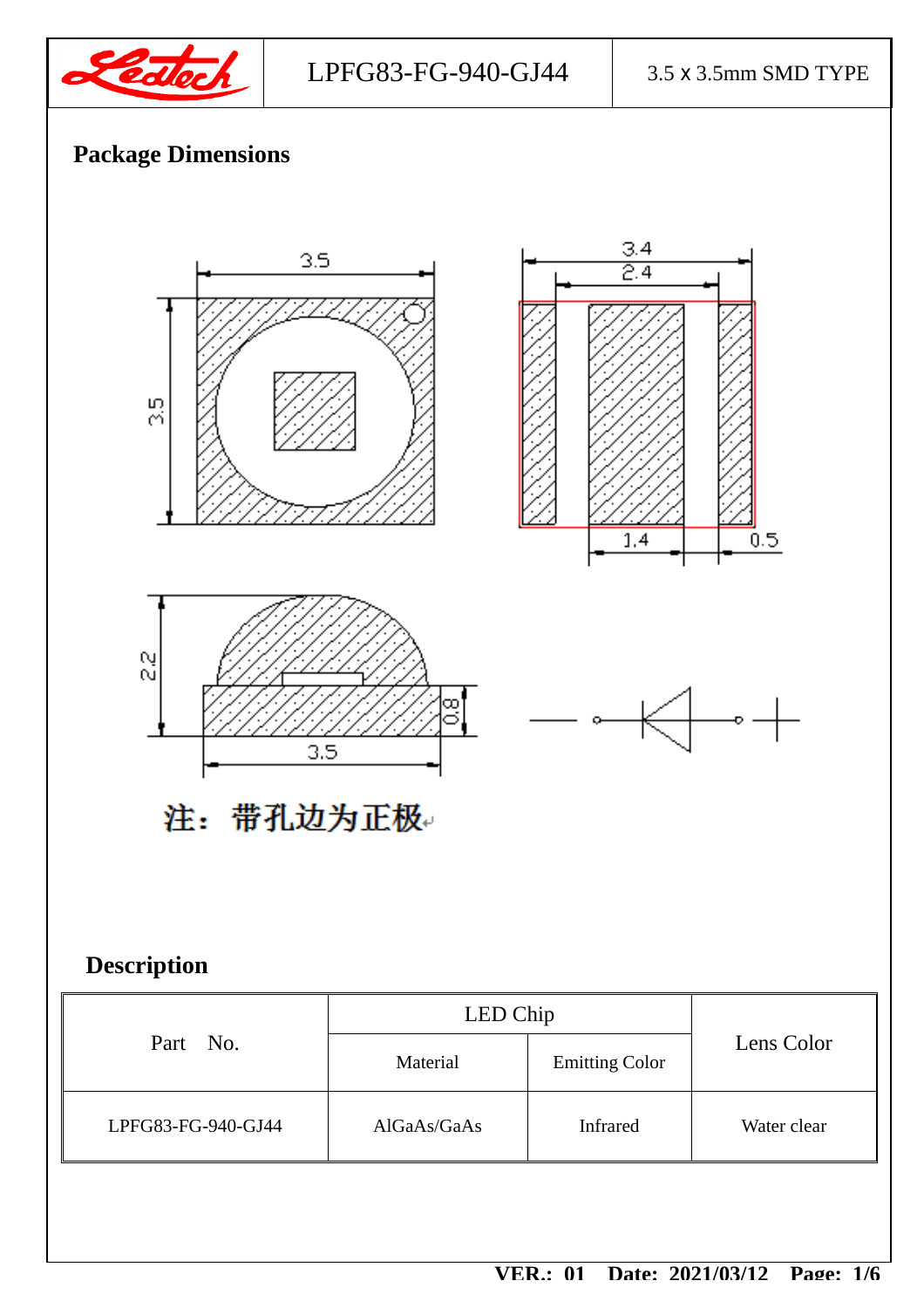

## **Absolute Maximum Ratings at Ta=25℃**

| Parameter                                 | Symbol         | Rating          | Unit        |
|-------------------------------------------|----------------|-----------------|-------------|
| <b>Power Dissipation</b>                  | P <sub>d</sub> | $\mathbf{1}$    | W           |
| <b>Reverse Voltage</b>                    | $V_r$          | 5               | V           |
| D.C. Forward Current                      | If             | 500             | mA          |
| <b>LED Junction Temperature</b>           | <b>Tj</b>      | 125             | $^{\circ}C$ |
| <b>Operating Temperature Range</b>        | Topr.          | $-40$ to $+85$  | $\gamma$    |
| <b>Storage Temperature Range</b>          | Tstg.          | $-40$ to $+100$ | $\gamma$    |
| Electric Static Discharge Threshold (HBM) | <b>ESD</b>     | 8000            | V           |

## **Electrical and Optical Characteristics:**

| Parameter                    | Symbol         | Condition   | Min. | Typ. | Max. | Unit    |
|------------------------------|----------------|-------------|------|------|------|---------|
| <b>Radiated Output Power</b> | P <sub>O</sub> | If= $350mA$ | 180  | 240  |      | mW      |
| <b>Forward Voltage</b>       | Vf             | If= $350mA$ | 1.3  |      | 1.9  | V       |
| Peak Wavelength              | $\lambda p$    | If= $350mA$ | 940  |      | 950  | nm      |
| <b>Reverse Current</b>       | Ir             | $Vr=5V$     |      |      | 10   | $\mu$ A |
| <b>Viewing Angle</b>         | $2 \theta$ 1/2 | If= $350mA$ |      | 120  |      | $\deg$  |

Notes: 1.Tolerance of Luminous Intensity is  $\pm 10\%$ 

2.Tolerance of Forward Voltage is ±0.1V

3.Tolerance of Dominant Wavelength is ±2nm

4. Customer's special requirements are also welcome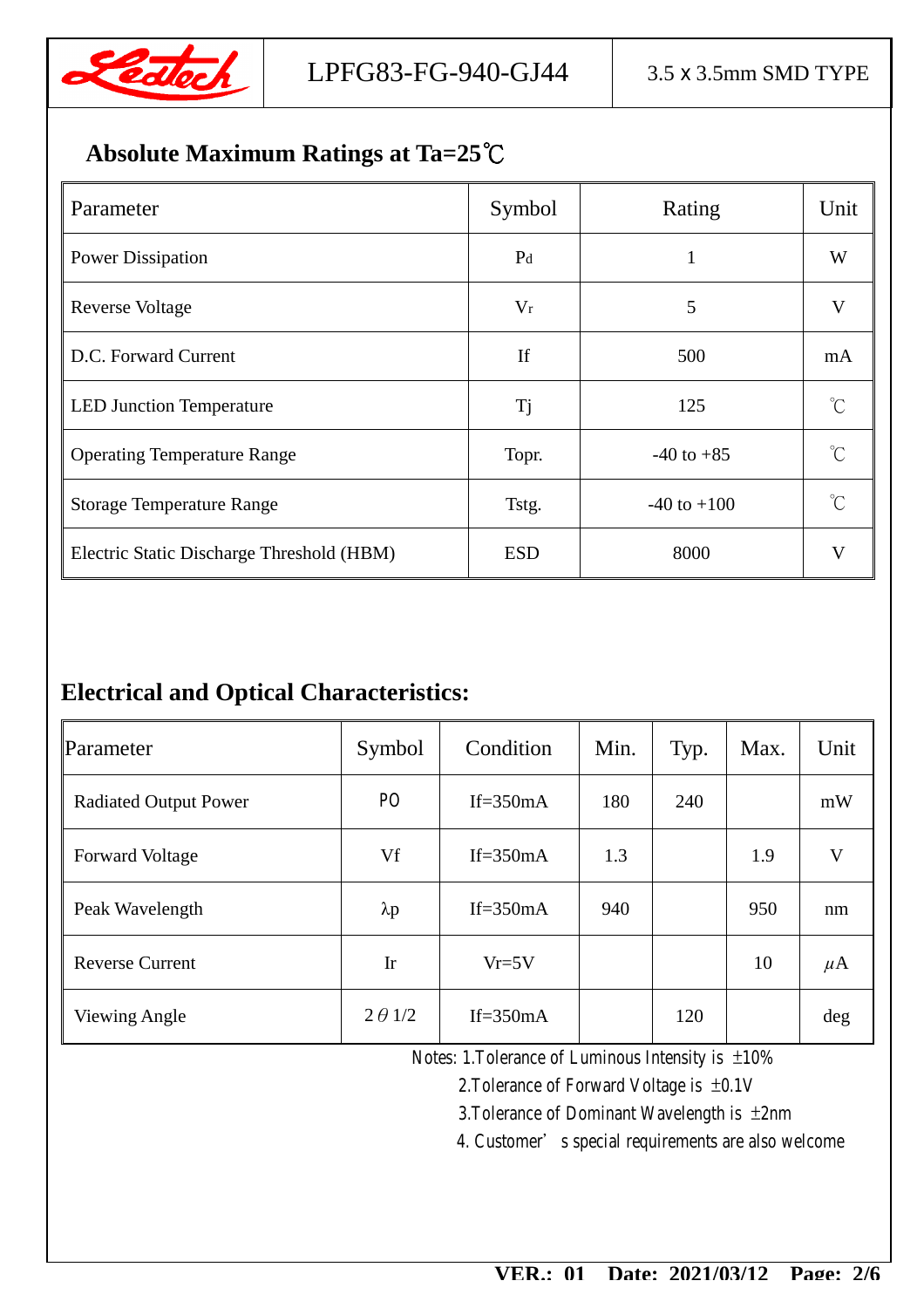

# **Typical Electrical/Optical Characteristic Curves (25℃ Ambient Temperature Unless Otherwise Noted)**

Fig.3 Relative Radiant Flux vs. Forward current





Diagram characteristics of radiation

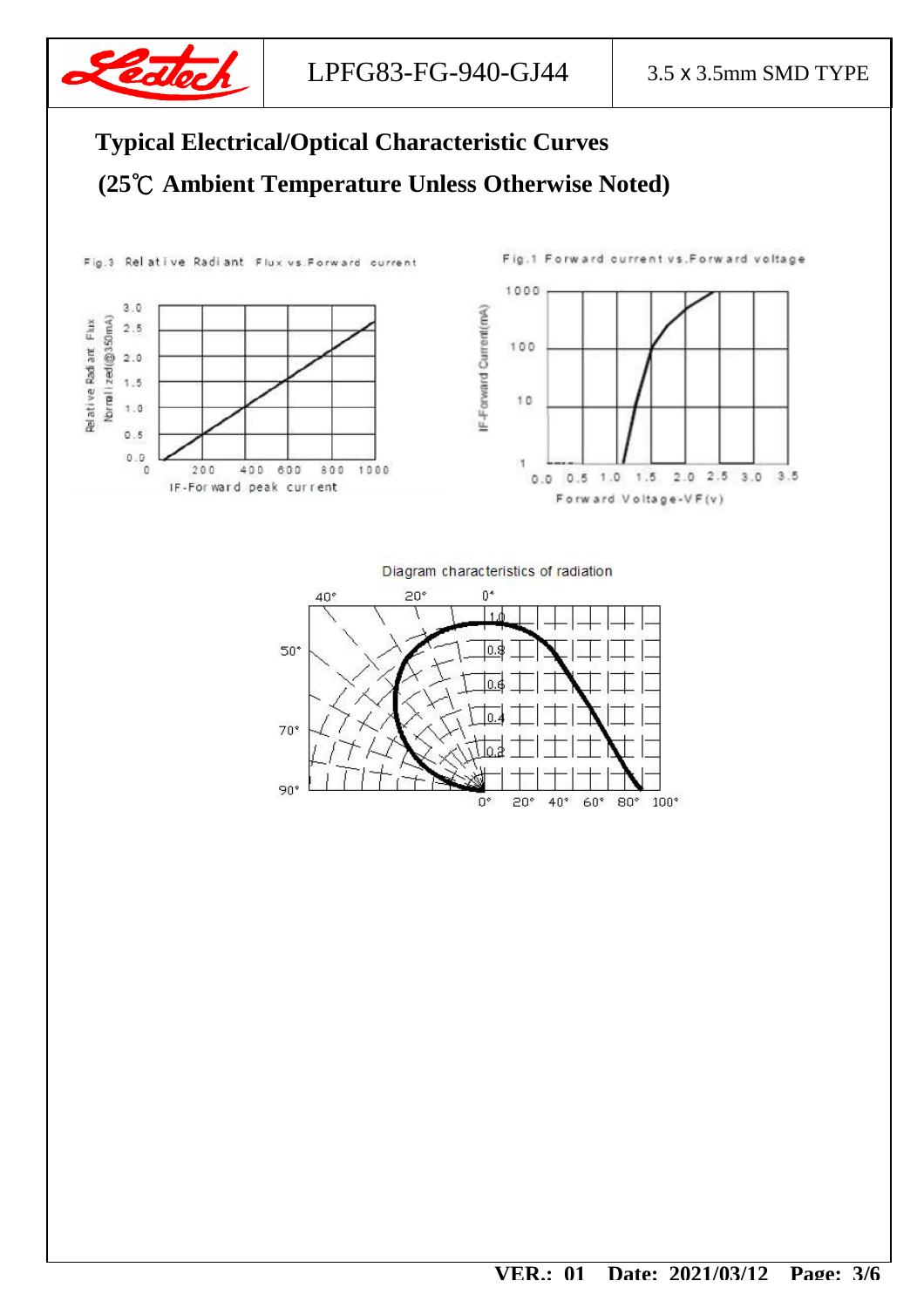

#### **PRECAUTION IN USE**

#### **Storage**

**Recommended storage environment** 

**Temperature:**  $5^{\circ}C \sim 30^{\circ}C (41^{\circ}F \sim 86^{\circ}F)$ 

**Humidity: 60% RH Max.** 

**Moisture measures: Please refer to Moisture-sensitive label on reels package bags.** 

**If unused LEDs remain, they should be stored in moisture proof packages, such as sealed container with packages of moisture absorbent material (silica gel). It is also recommended to return the LEDs to the original moisture proof bag and to reseal the moisture proof bag again. Fold the opened bag firmly and keep in dry environment.** 

#### **Soldering**

| <b>Reflow</b><br><b>Soldering</b> |                       |  |
|-----------------------------------|-----------------------|--|
|                                   | Lead – free Solder    |  |
| <b>Pre-heat</b>                   | $130 - 170^{\circ}$ C |  |
| <b>Pre-heat time</b>              | 120sec. Max.          |  |
| <b>Peak temperature</b>           | 260°C Max.            |  |
| <b>Soldering time</b>             | 10sec. Max.           |  |

**\*After reflow soldering rapid cooling should be avoided.** 

#### Reflow Temp/Time:



Time+





(HATCHED AREA IS OPENING)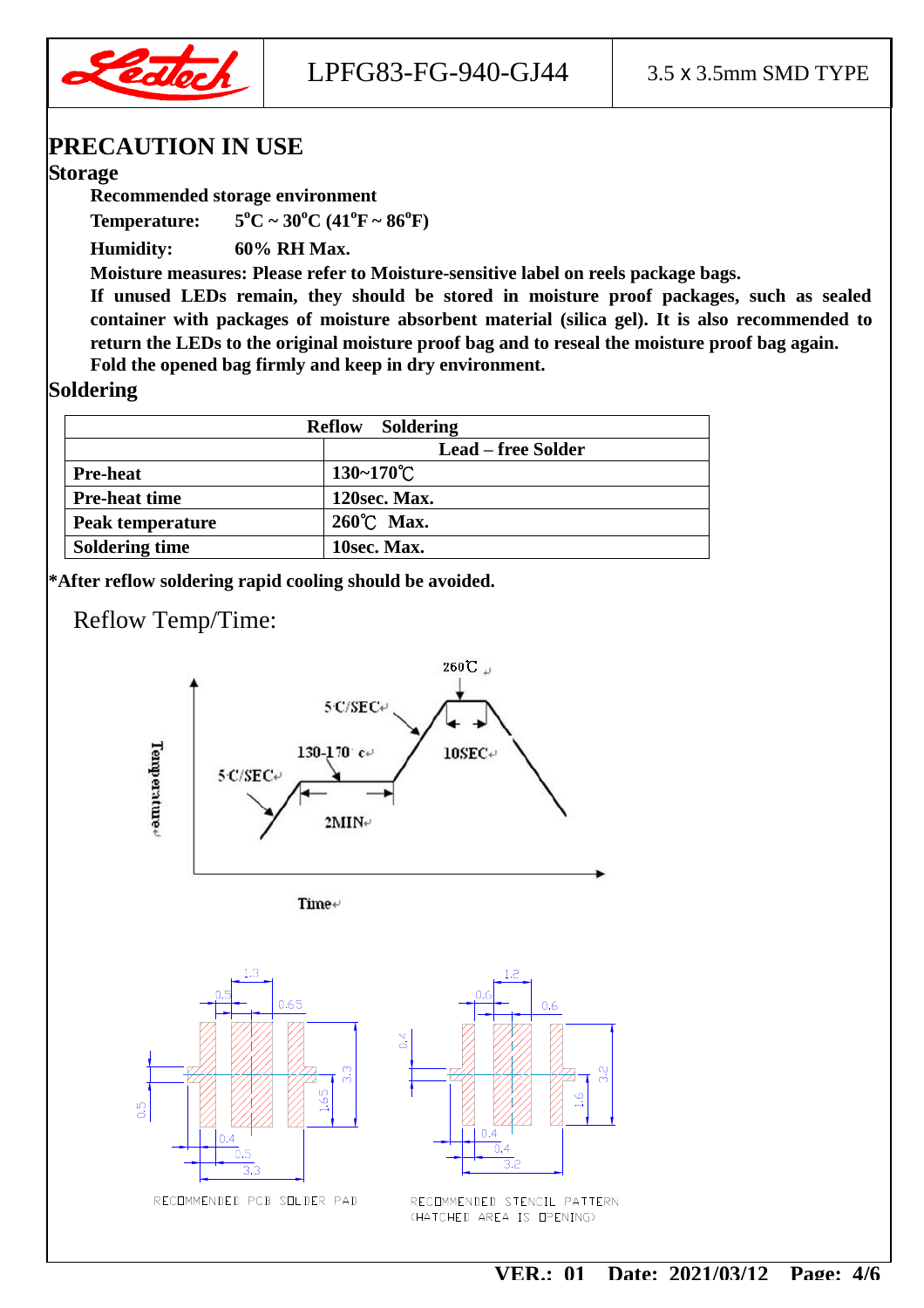



#### **Sulfur-sensitive**

- l **There is silver-plated metal part on the inner/outer side of the outer package. If exposed to the condition with corrosive gas, the silver plating surface may go bad, which will affect soldering strength and optical properties. Therefore, after opening it must be kept in a sealed container, etc.**
- l **Materials contain sulfur component (gasket, adhesive, etc.) may have bad effects on the surface of the coating, so please do not use such materials in the product.**
- l **In cardboard boxes and rubber, even in the atmosphere may contain minute amount of corrosive gases; In addition, the resin material may also contain halogen which has a bad effect on the surface of the coating.**
- l **Even if the soldering installation and product assembly finished, by the effect of corrosive gas generated by relative materials of LED and external injected, the coating surface may go bad, so it is necessary to design the product taking into account the above factors.**
- l **If requires, it is best to use a silicone washer, but be aware that low molecular silicone may cause the product poor contact.**
- l **Keep the product in location where has less temperature change, because moisture condensation would be generated under a condition of strong temperature change.**

#### **DISCLAIMER**

- **1. Our department reserves the right(s) on the adjustment of product material mix for the specification.**
- **2.The product meets our department published specification for a period of twelve (12) months from date of shipment.**
- **3.The graphs shown in this datasheet are representing typical data only and do not show guaranteed values.**
- **4.When using this product, please observe the absolute maximum ratings and the instructions for using outlined in these specification sheets. Our department assumes no responsibility for any damage resulting from the use of the product which does not comply with the absolute maximum ratings and the instructions included in these specification sheets.**
- **5.These specification sheets include materials protected under copyright of our department. Reproduction in any form is prohibited without obtaining our department's prior consent.**
- **6.This product is not intended to be used for military, aircraft, automotive, medical, life sustaining or life saving applications or any other application which can result in human injury or death.**